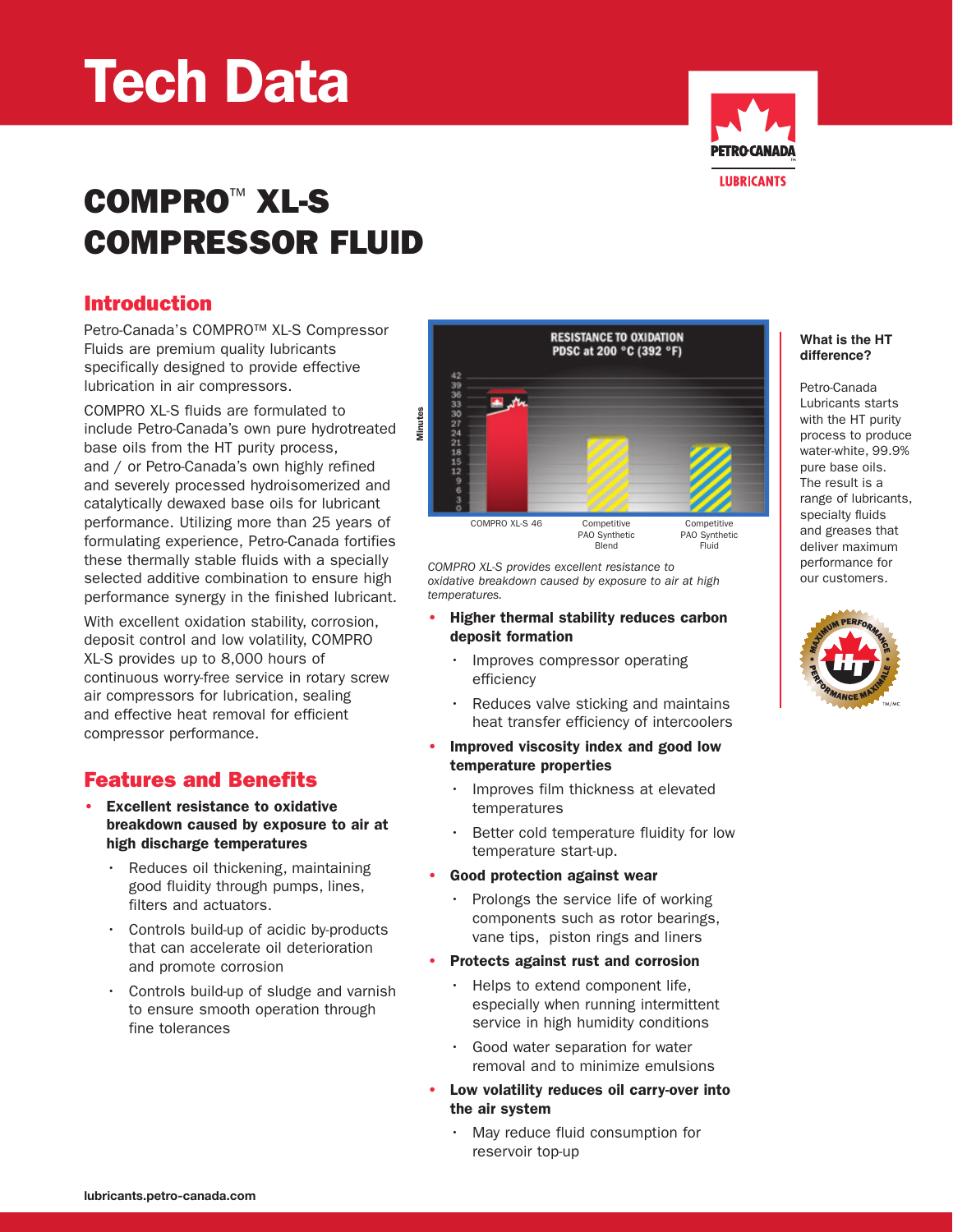#### Applications

While COMPRO XL-S Compressor Fluid may be used to lubricate and cool all types of rotary vane, reciprocating, centrifugal and lobe air compressors, it is specifically designed to significantly extend service life in rotary screw compressors. It is available in five ISO viscosity grades: 32, 46, 68, 100 and 150 to cover most compressor applications.

COMPRO XL-S is suitable for use in compressors that handle air, and inert gases such as nitrogen, argon, hydrogen, neon, helium, carbon dioxide, carbon monoxide and blast furnace gas.

COMPRO XL-S is suitable for use in all makes of compressors, including:

#### ABAC

| Allis Chalmers            |                 |
|---------------------------|-----------------|
| Atlas-Copco               |                 |
| Ceccato                   | ŀ               |
| <b>Champion Pacific</b>   |                 |
| Chicago Pneumatic Tool    |                 |
| Compair Canada            | P               |
| Copper-Bressemer          |                 |
| <b>Copper Industries</b>  | ľ               |
| Cooper-Penjax             |                 |
| Davey Compressors         |                 |
| <b>Dresser Industries</b> | $\tilde{\zeta}$ |
| <b>Elliot Company</b>     |                 |
| <b>Fuller Company</b>     |                 |
| Gardner-Denver            |                 |
|                           |                 |

GrimmerSchmidt Ingersoll-Rand oy Manufacturing Kaeser Compressors Kellogg-American Le Roi M&D Pneumatics MAHLE Mark Quincy Compressors Schramm Inc. Sullair Compressors Sundstrand Corp. Worthington Compressors

All COMPRO XL-S Compressor Fluids are NSF H2 listed (no allowable food contact).



COMPRO XL-S is compatible with standard seal and hose materials used in most compressors.

COMPRO XL-S Compressor Fluid is also suitable for use in industrial vacuum pumps operating with a vacuum of >0.005 mBar.

*NOTE: COMPRO XL-S should not be used in systems compressing wet or sour hydrocarbon gases. For these applications, Petro-Canada's Compressor Oil RP, SPX Fluid or NGS Fluid is recommended.*

*NOTE: COMPRO XL-S must not be used in the compression of oxygen, or other chemically active gases such as chlorine or hydrogen chloride.*

*NOTE: DO NOT USE in breathing air apparatus or medical equipment.* 

#### Operational Considerations

The full benefits of a change to COMPRO XL-S Compressor Fluid will only be realized by minimizing contamination with the previously used oil. Certain makes of compressors do not permit complete draining, so if the drained oil is heavily oxidized (shown by significant increase in the oil's acid number and viscosity), recharging with COMPRO XL-S may not result in optimum performance and fluid service life.

While COMPRO XL-S is fully compatible with most mineral and synthetic compressor fluids, it should not be mixed or contaminated with fluids containing polyalkylene glycols or silicones.

For complete instructions on cleaning varnished compressors, or flushing and recharging your compressor with COMPRO XL-S Compressor Fluid, consult with a Petro-Canada Technical Services Advisor.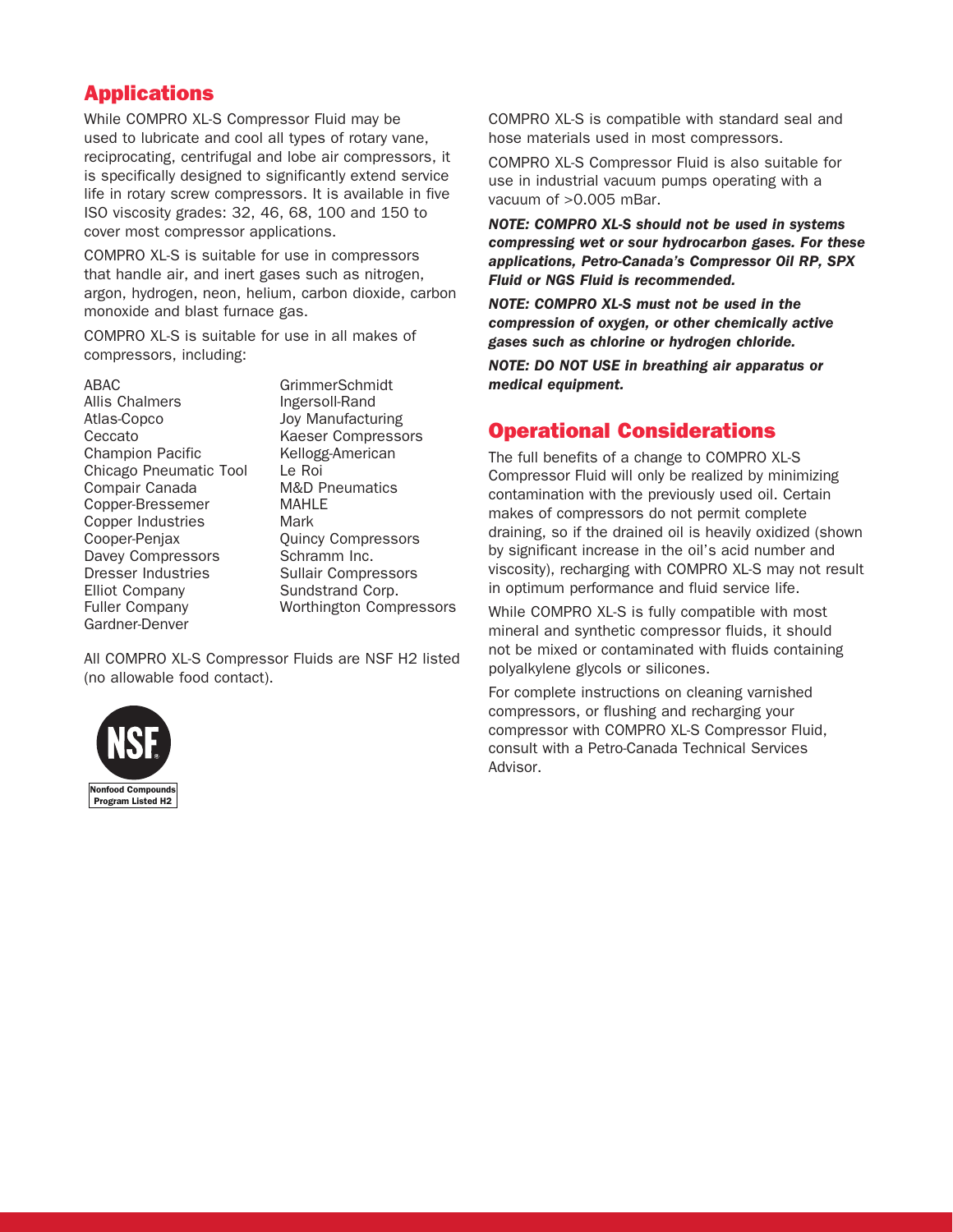### Compressor Fluid Grade Selection & Service Life

| <b>Compressor Type</b> | <b>Recommended</b><br>Viscosity Grades | <b>Fluid Service Life at Maximum</b><br><b>Air Discharge Temperature</b> |
|------------------------|----------------------------------------|--------------------------------------------------------------------------|
| <b>Rotary Screw</b>    | COMPRO XL-S 32, 46                     | 8,000 Hours<br>$85^{\circ}$ C<br>$(185^{\circ}F)$                        |
| Rotary Vane            | COMPRO XL-S 100, 150                   | 1,000 Hours<br>$85^{\circ}$ C<br>$(185^{\circ}F)$                        |
| Reciprocating          | COMPRO XL-S 68, 100, 150               | 500 Hours<br>$150^{\circ}$ C<br>$(302^{\circ}F)$                         |
| Centrifugal / Lobe     | COMPRO XL-S 32                         | >16,000 Hours<br>$(122^{\circ}F)$<br>$50^{\circ}$ C                      |

*Note: The above are general guidelines only. Consult the OEM service manual for specific make/model recommendations.*

*Petro-Canada Lubricants' Technical Service team can help to refine these recommendations for a given application.*